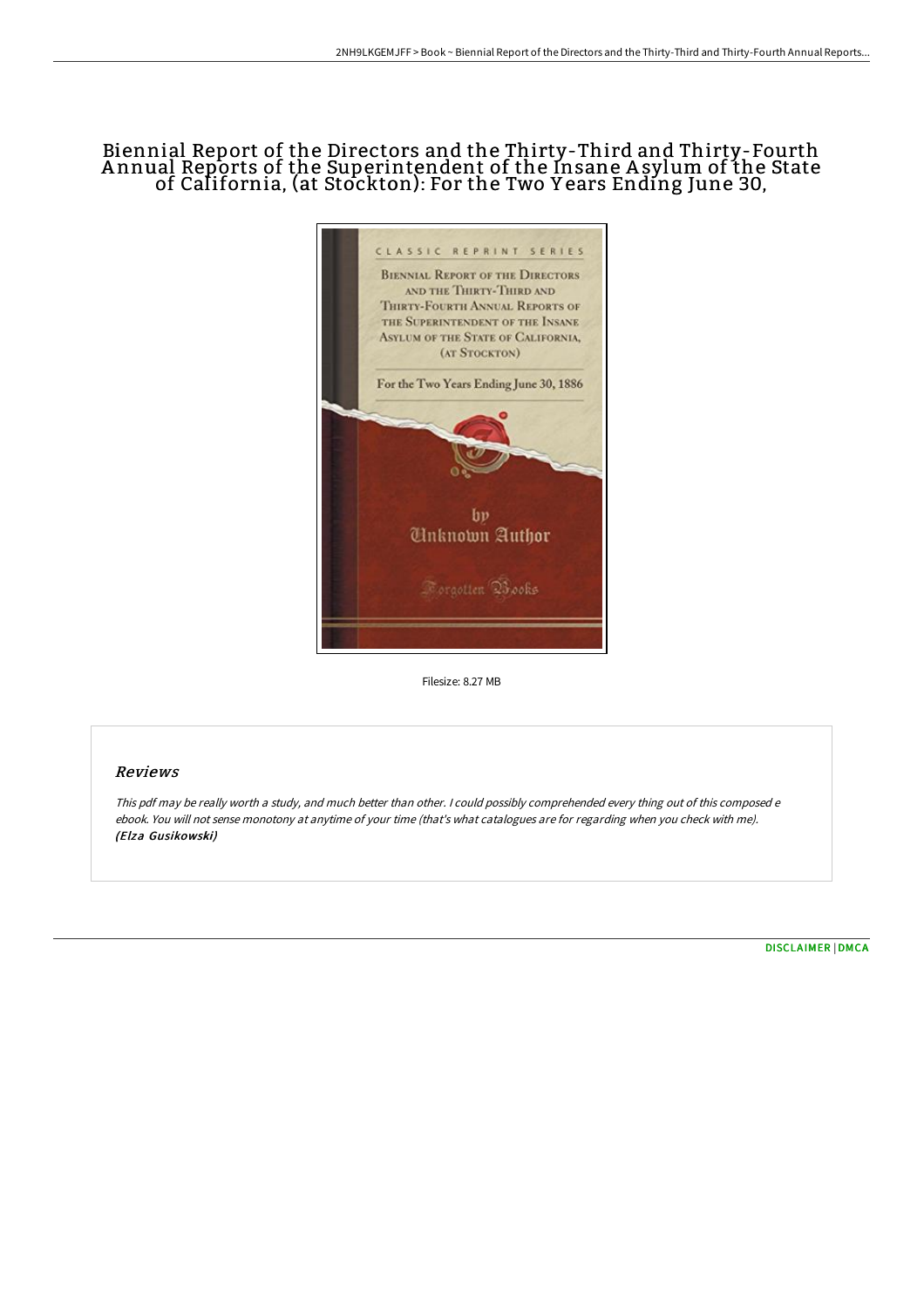### BIENNIAL REPORT OF THE DIRECTORS AND THE THIRTY-THIRD AND THIRTY-FOURTH ANNUAL REPORTS OF THE SUPERINTENDENT OF THE INSANE ASYLUM OF THE STATE OF CALIFORNIA, (AT STOCKTON): FOR THE TWO YEARS ENDING JUNE 30,



Forgotten Books, 2018. Paperback. Condition: New. Language: English . Brand New Book \*\*\*\*\* Print on Demand \*\*\*\*\*. Excerpt from Biennial Report of the Directors and the Thirty-Third and Thirty-Fourth Annual Reports of the Superintendent of the Insane Asylum of the State of California, (at Stockton): For the Two Years Ending June 30, 1886 AS will be seen by the report of the Superintendent, the number of patients has rapidly increased during the two years embraced in this report, there being one thousand two hundred and fifteen, June 30, 1884, and one thousand four hundred and eighty-six, June 30, 1886. Although the accommodations have been greatly enlarged, and. For many of the patients greatly improved, the increase in numbers has been so great as to still leave the institution in a crowded condition. The new building constructed from the appropriation made in 1881 was completed in the latter part of 1884, and was immediately furnished, and occupied by patients removed thereto from the long overcrowded wards of the other buildings. About the Publisher Forgotten Books publishes hundreds of thousands of rare and classic books. Find more at This book is a reproduction of an important historical work. Forgotten Books uses state-of-the-art technology to digitally reconstruct the work, preserving the original format whilst repairing imperfections present in the aged copy. In rare cases, an imperfection in the original, such as a blemish or missing page, may be replicated in our edition. We do, however, repair the vast majority of imperfections successfully; any imperfections that remain are intentionally left to preserve the state of such historical works.

Read Biennial Report of the Directors and the Thirty-Third and Thirty-Fourth Annual Reports of the [Superintendent](http://techno-pub.tech/biennial-report-of-the-directors-and-the-thirty--2.html) of the Insane Asylum of the State of California, (at Stockton): For the Two Years Ending June 30, Online Download PDF Biennial Report of the Directors and the Thirty-Third and Thirty-Fourth Annual Reports of the [Superintendent](http://techno-pub.tech/biennial-report-of-the-directors-and-the-thirty--2.html) of the Insane Asylum of the State of California, (at Stockton): For the Two Years Ending June 30,